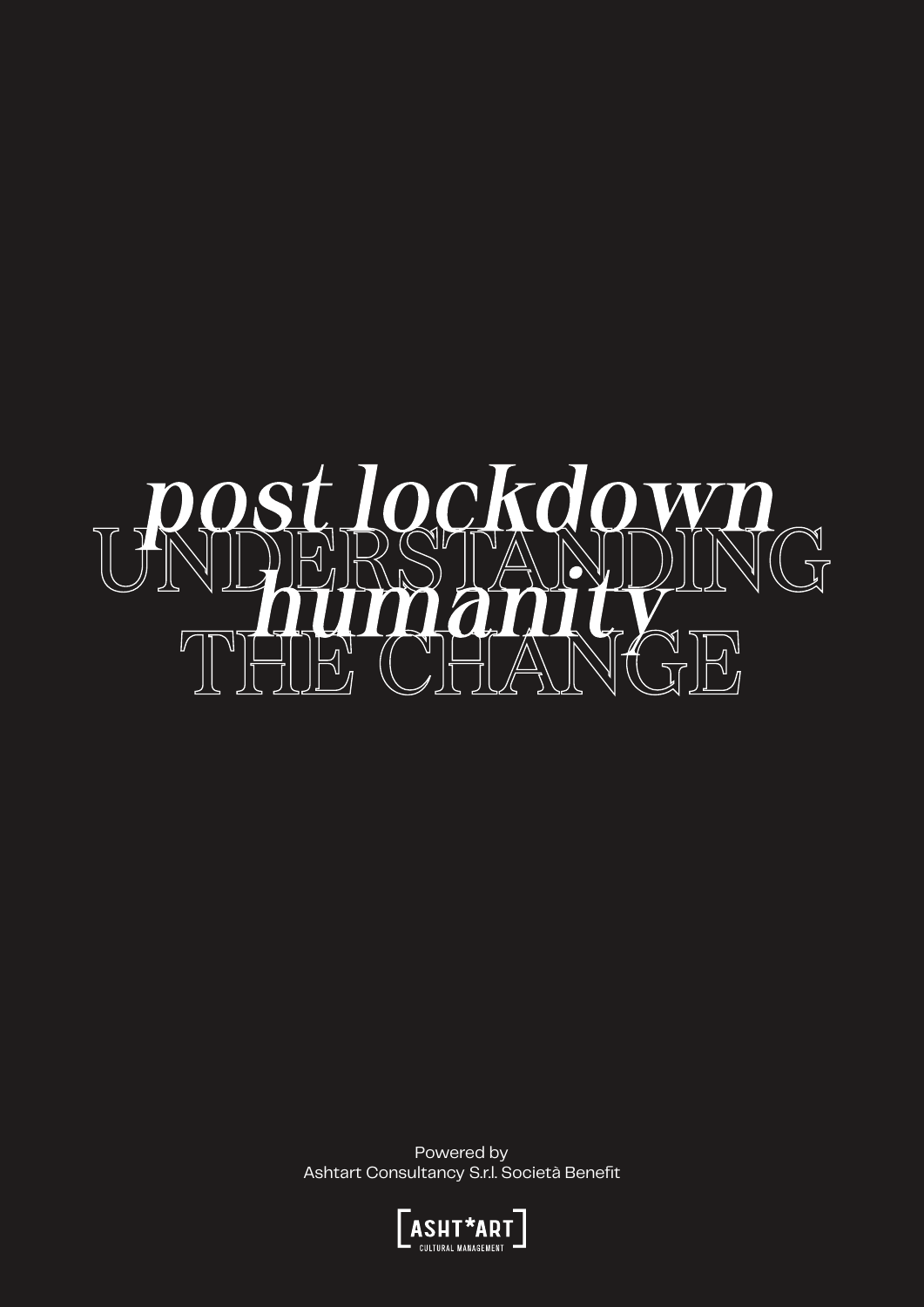**Post Lockdown Humanity - Understanding the Change** is an Open Call addressed to young professional photographers that focuses on the themes of transformation, change and adaptation. The Call is promoted by **Asht\*art Consultancy** in collaboration with **SiZ Industria Grafica** and is aimed at the publication of a dedicated Art volume.



Within a global context of great uncertainty, what the Coronavirus and its effects have dramatically interrupted is re-emerging through yearnings and new hopes, challenging the human capacity to find a balance in historical moments of transition.

The rebirth of urban contexts and the gradual resumption of all activities highlight the long-awaited "return to normality" while the very concept of "normality" itself has changed, in the light of a destabilising trauma not yet ended.

The community is projected towards a restless future and has begun to question the dynamics and contradictions that have resurfaced in the near past in which it no longer recognises itself. To crystallise these settling phases with Art means to witness a transversal process in constant evolution.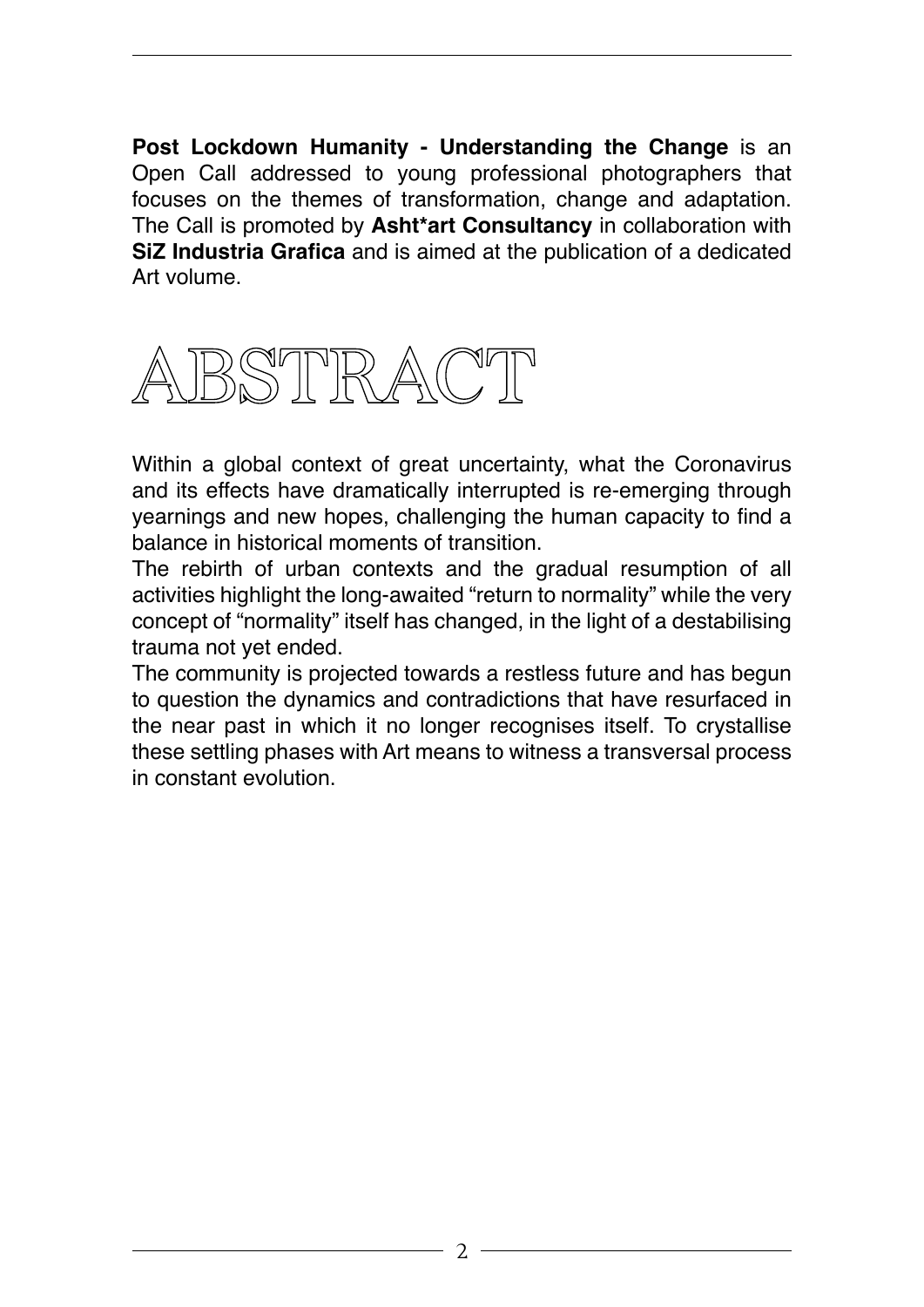## ADDRESS OF THE CALL

The project aims to offer visibility and support to professional photographers under 35 of all nationalities. The work presented may be unreleased or belong to projects already developed.

### THEMES

Artists are invited to address ideas of **change, transformation, and adaptation**. These thematic areas can be interpreted through storytelling that may include different genres such as series, reportage, street photography, still photography, nature photography, etc.

Particular attention may be placed on the themes of:

- **• Nature**: "The research for a new humanity goes through nature, sociality and the act of sharing a physical space." - Carlo Ratti
- **• Culture**: "Culture, apart from some protests and scrounging, has not yet proposed its own vision." - Stefano Monti
- **• Identity**: "The challenge that awaits us after Covid-19: elaborating a new idea of identity". - Marco Aime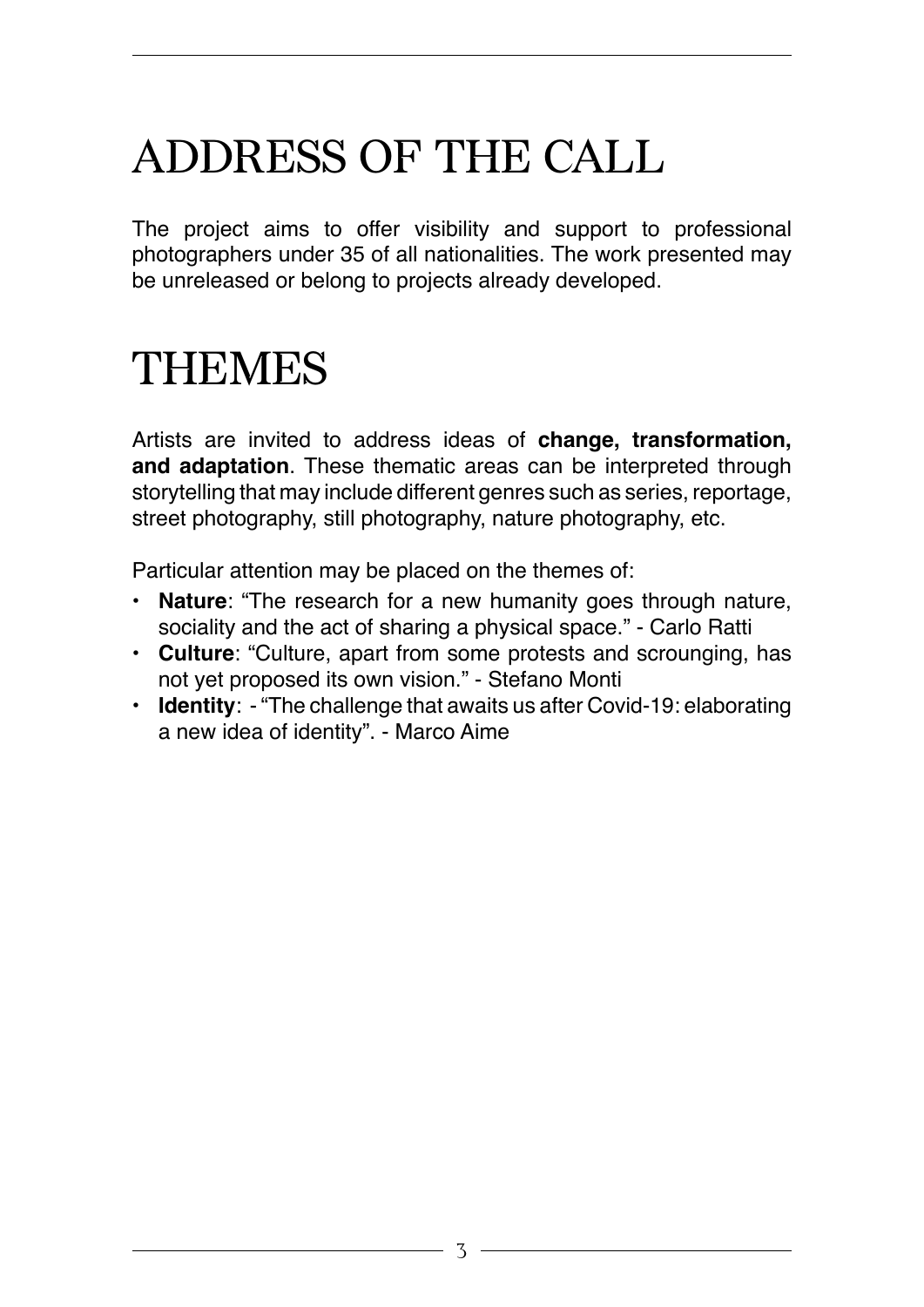## PRIZES AND RECOGNITIONS

The committee, whose judgment is final, will **shortlist 10 photographers** complying with the criteria established by the competition and communicated below.

- **• The 10 photographers** will be included in a promotion path curated by Asht\*art Consultancy and in other with collateral initiatives promoted by the Partners.
- Within the short list, **the first 7 selected photographers** will be rewarded with the publication of their works in a **limited edition Art volume**, published by **SiZ Industria Grafica**. They will be contacted by the artistic direction to provide additional materials for publication in the second quarter of 2022. SiZ Industria Grafica guarantees the excellence of the graphic-editorial project, configuring the catalogue as the compendium of a high-level cultural project, in terms of quality and artistic research.
- A photographer selected by Jergon will have the opportunity to be supported in an international artistic-curatorial mentorship project.

## THE COMMITTEE

A committee composed of experts and teachers in the photography and contemporary art field will evaluate and select projects, verifying their consistency with the criteria of the Call, and paying particular attention to:

- the quality of materials;
- materials' compliance with the topics and the objectives of the Call;
- the originality of proposals;
- the candidate's critical ability.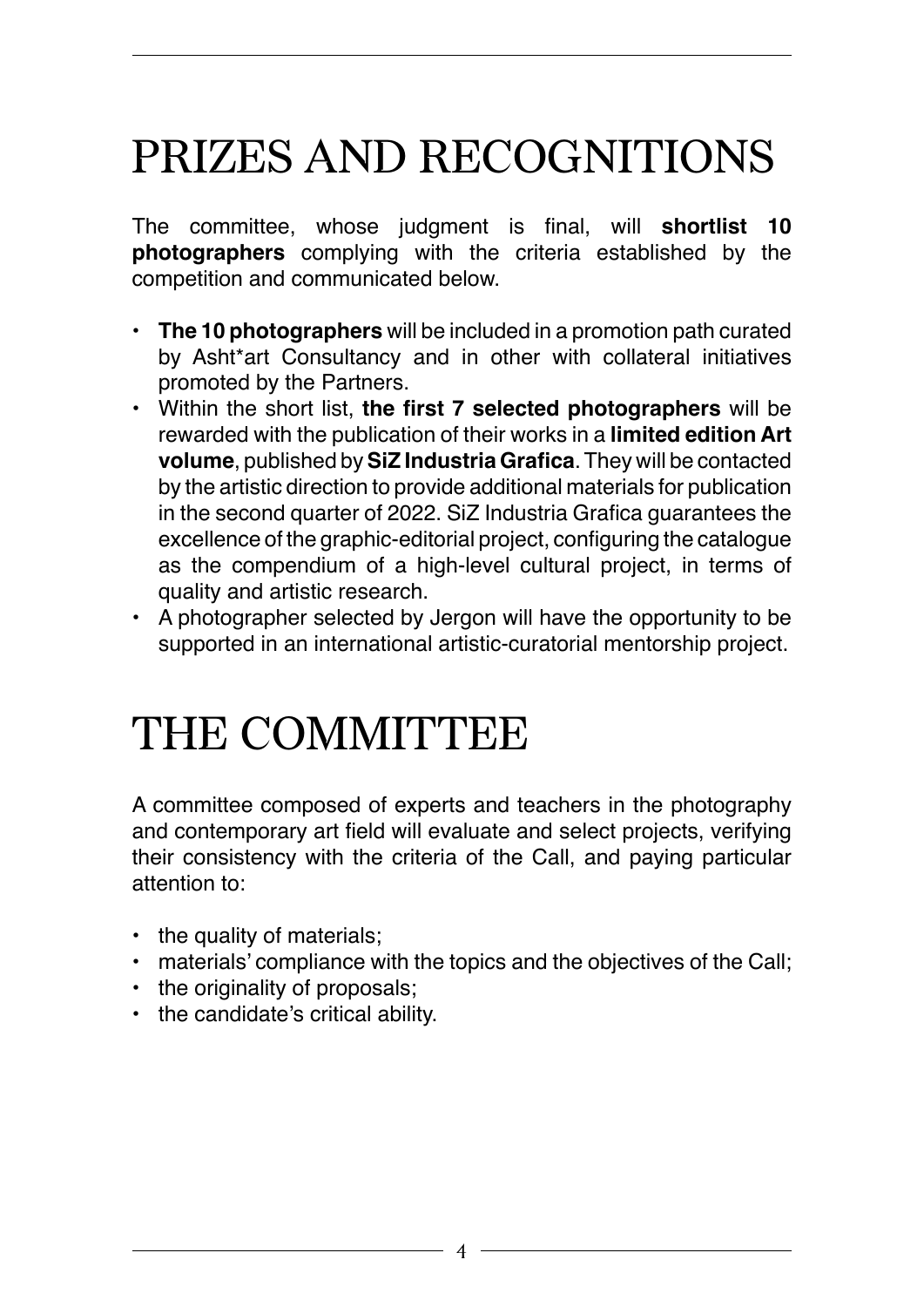## HOW TO APPLY

Applications must be submitted by e-mail to:

[ashtartconsultancy@gmail.com](http://ashtartconsultancy@gmail.com) specifying "Post Lockdown Humanity" as the object of the message, no later than **March 31, 2022**. They must include the following documents, in a single .zip file, named with the Candidate's "Surname\_Name":

- A folder containing the photos of the project (min. 3 shots, max. 7 shots, .jpg format, max 5 MB);
- Title and concept of the project (max 1000 characters, .pdf format);
- CV signed with personal information;

The outcome of the selection process will be communicated **by April 22, 2022**.

## THE SELECTION PROCESS

All applicants will be notified by e-mail, at the address provided, about the outcome of the selection process. The names of the successful projects will be included in the **short list** available at

[hidden-hub.com](https://hidden-hub.com)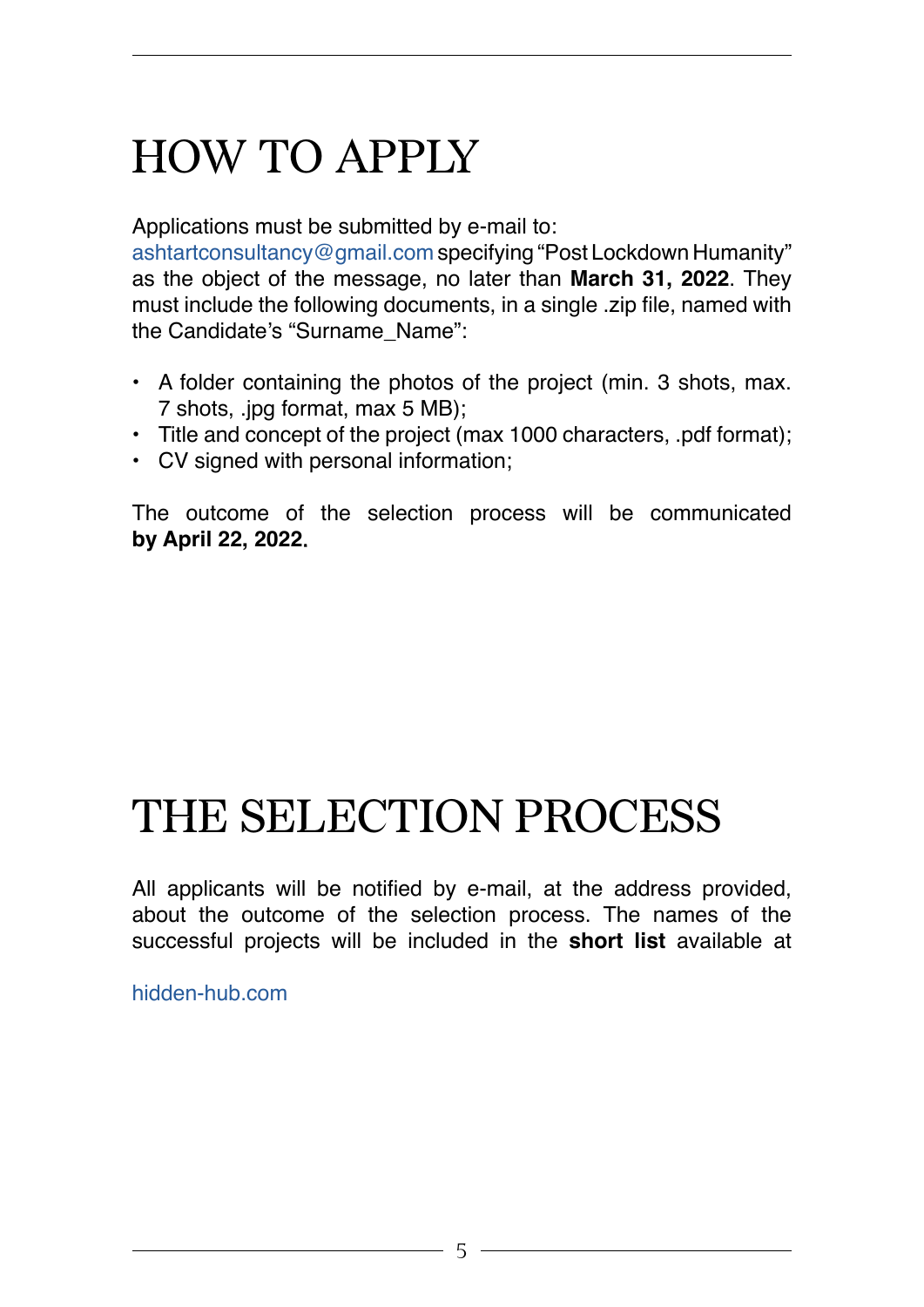## PRIVACY

Participants guarantee the originality and ownership of their works and, by sending their photographs, they implicitly declare to be the author and to hold all the rights, thus relieving the organisers and promoters from any responsibility, including any subjects depicted in the photographs. Therefore, if one or more images portray people, each participant declares that they are aware and consenting, also declaring to hold their authorisation for publication.

All data collected by this announcement will be processed in accordance with Legislative Decree 30 June 2003, n. 196 "Code regarding the protection of personal data" and the GDPR (EU Regulation 2016/679).

### RIGHTS OF USE OF MATERIALS

Information on the processing of personal data and disclaimer for images.

Pursuant to EU Regulation 2016/679, in relation to the information requested, we inform you that the documents containing the participant's personal data will be processed exclusively for the purposes related to the Call For Artists registration.

By participating in the Call, all photographers grant the legal rights to publish, online and on social media, a selection made of images, for promotional purposes of the Open Call and related activities.

Hereby, if the participants are the winners of the Open Call Post Lockdown Humanity, they temporarily grant Ashtart Consultancy the rights to the images sent during registration for the following purposes:

- Use for the purpose of publishing the art book
- Use for all press communications (offline and online communication on all Ashtart channels, partners and third parties with the aim of promoting the project)
- Use for Ashtart Consultancy and Partners' websites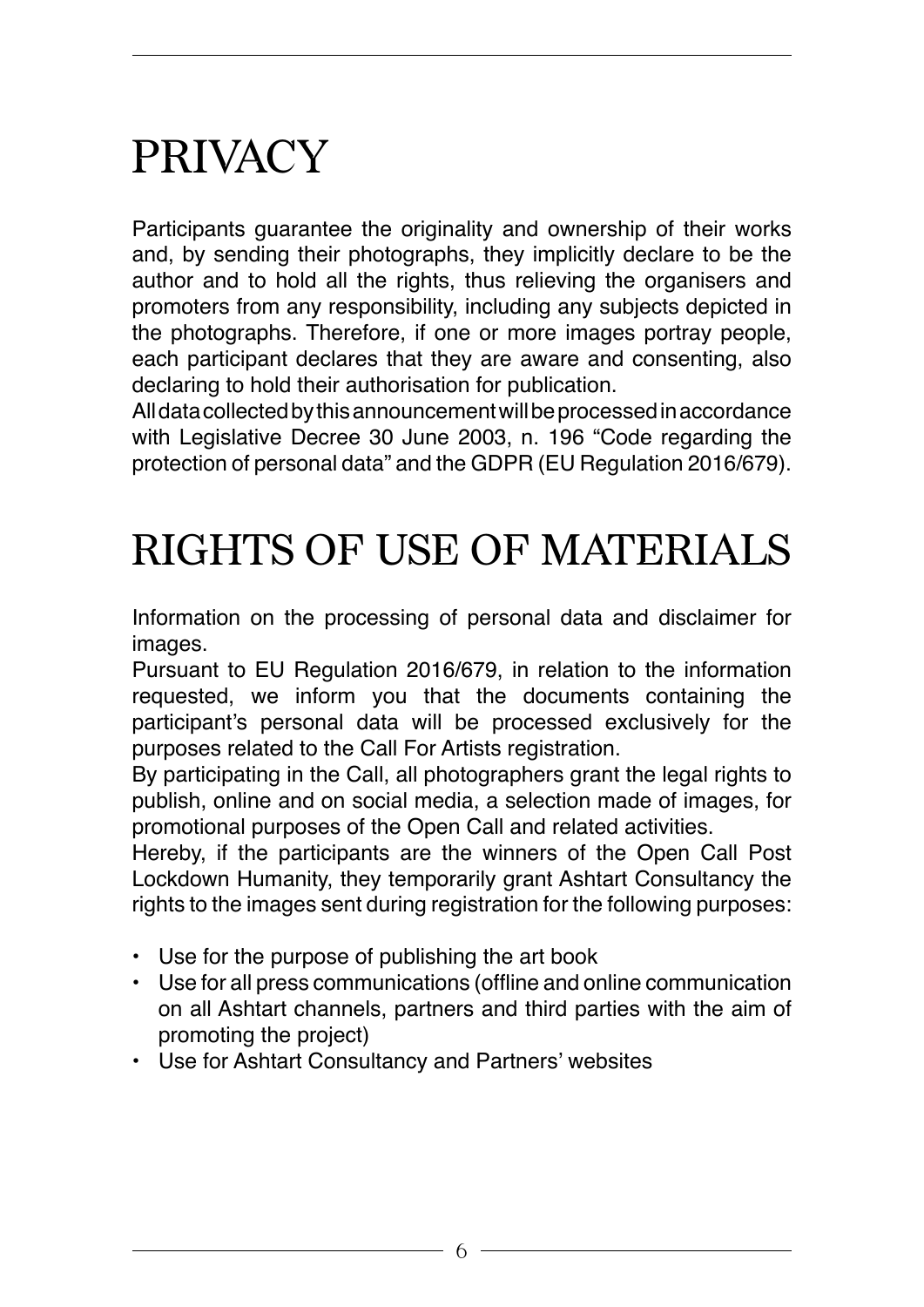#### ASHTART CONSULTANCY

The Call has been devised and is being promoted by Ashtart Consultancy within the project **Dynamis - Research on Contemporary and Sustainable Development for Youth, Digital Innovation and the Cultural Sector**. The project aims to offer visibility, training and mentorship to students and young professionals, including them in a development network to enhance their skills and competences.

ASHTART CONSULTANCY S.r.l Società Benefit offers strategic consulting activities and contributes to the development of the cultural sector and the competitiveness of companies, through tailor-made solutions aimed at enhancing the corporate culture. As Specialist in Cultural Management, Sustainability, and Corporate Social Responsibility, Ashtart collaborates with multiple entities and institutions, offering opportunities for innovation by enhancing the heritage and DNA typical of each reality.

[ashtartcreative.com](https://ashtartcreative.com/)

#### SIZ GRAPHIC INDUSTRY

SiZ Industria Grafica is a historic Veronese printing house founded in 1963 by Domenico Simioni. Since 2005, the company has been establishing its name internationally, developing collaborations with several EU, UK, and US companies. SiZ Industria Grafica offers offset, waterless offset and digital printing in the field of visual arts (art, photography, illustration, architecture, design) and corporate (fashion, home design, food&beverage, etc.). The company collaborates with Publishing Houses, Museums, Foundations and Art Galleries, Photographers, Artists and Graphic Designers, as well as with many brands and Communication Agencies. Since 2007, SiZ has acquired the historic Stamperia Valdonega and its Edizioni.

[siz.it](https://siz.it/)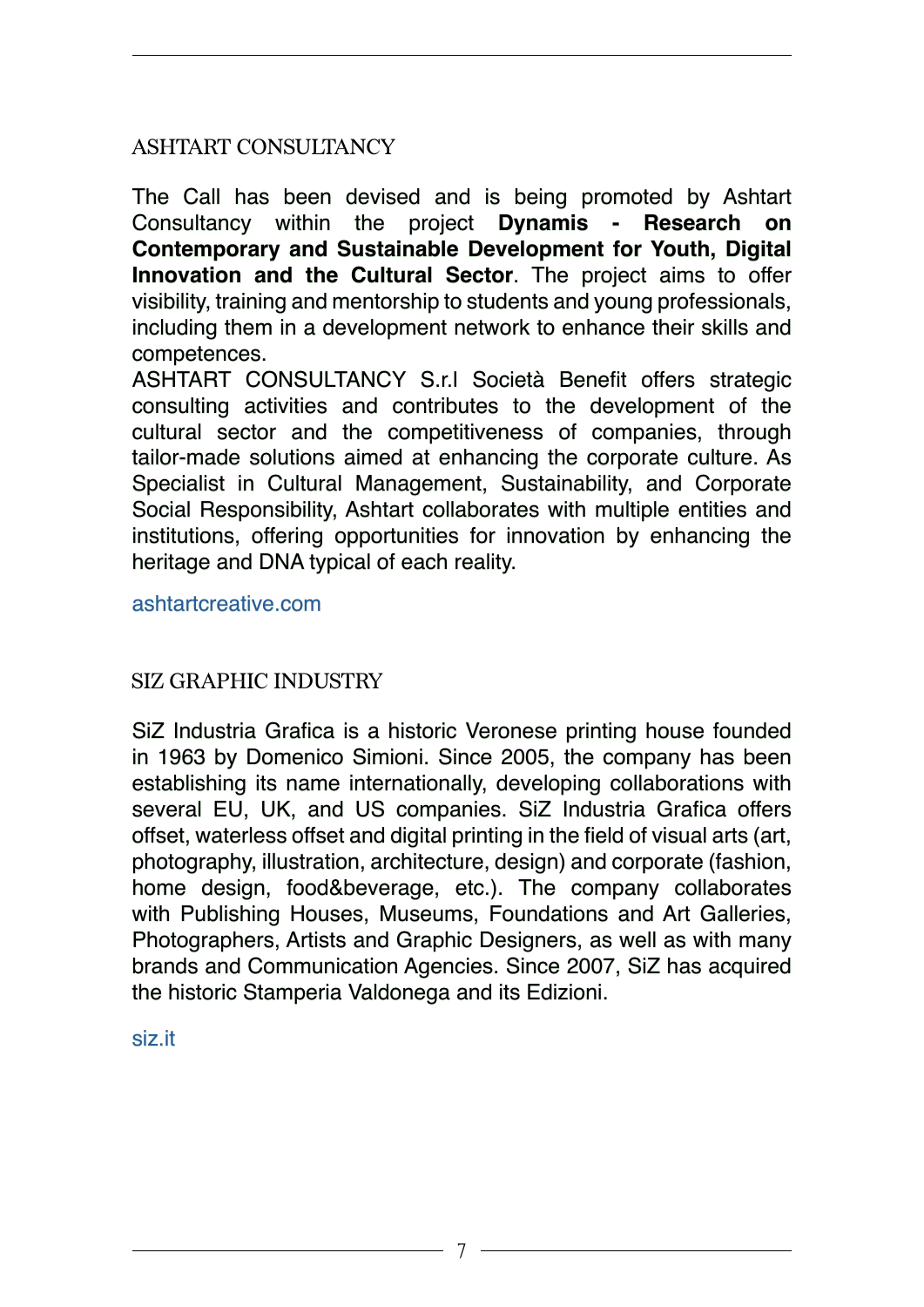# MEDIA PARTNER

#### ANALOG MAGAZINE

Analog Magazine is a Swiss publication for contemporary analogue photography and creative writing.

As an independent publisher, our aim is to promote the work of talented people as well as to act as a source of inspiration for other creative minds through the publication of high-quality and carefully curated books.

[analogmagazine.ch](https://www.analogmagazine.ch/)

## IN PARTNERSHIP WITH

JERGON

JERGON is a Berlin-based agency and art space promoting contemporary photography and groundbreaking discussions around the current state of visual arts.

[jergon.studio](https://www.jergon.studio/)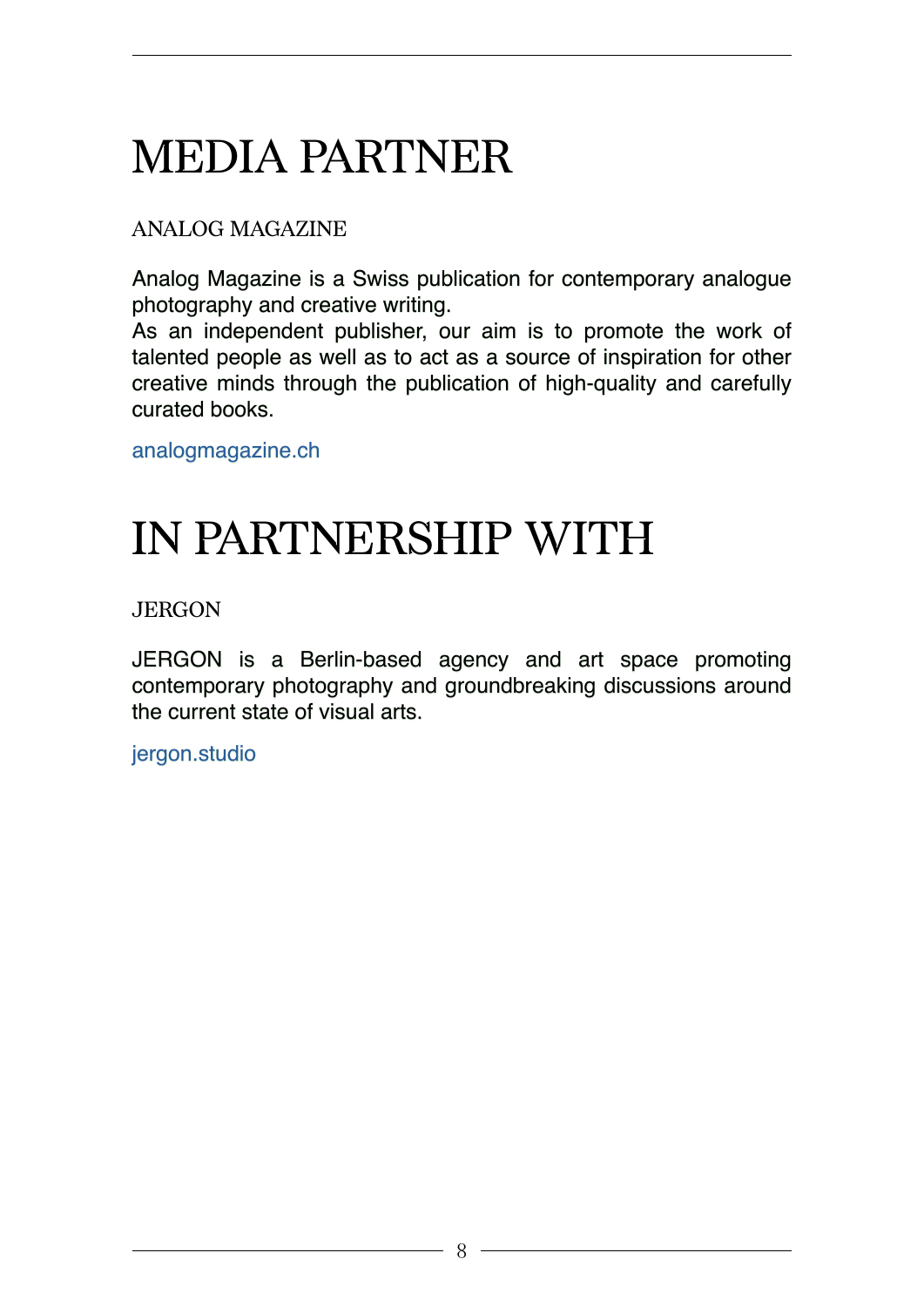

A PROJECT BY



MEDIA PARTNER



EDITED BY



IN PARTNERSHIP WITH